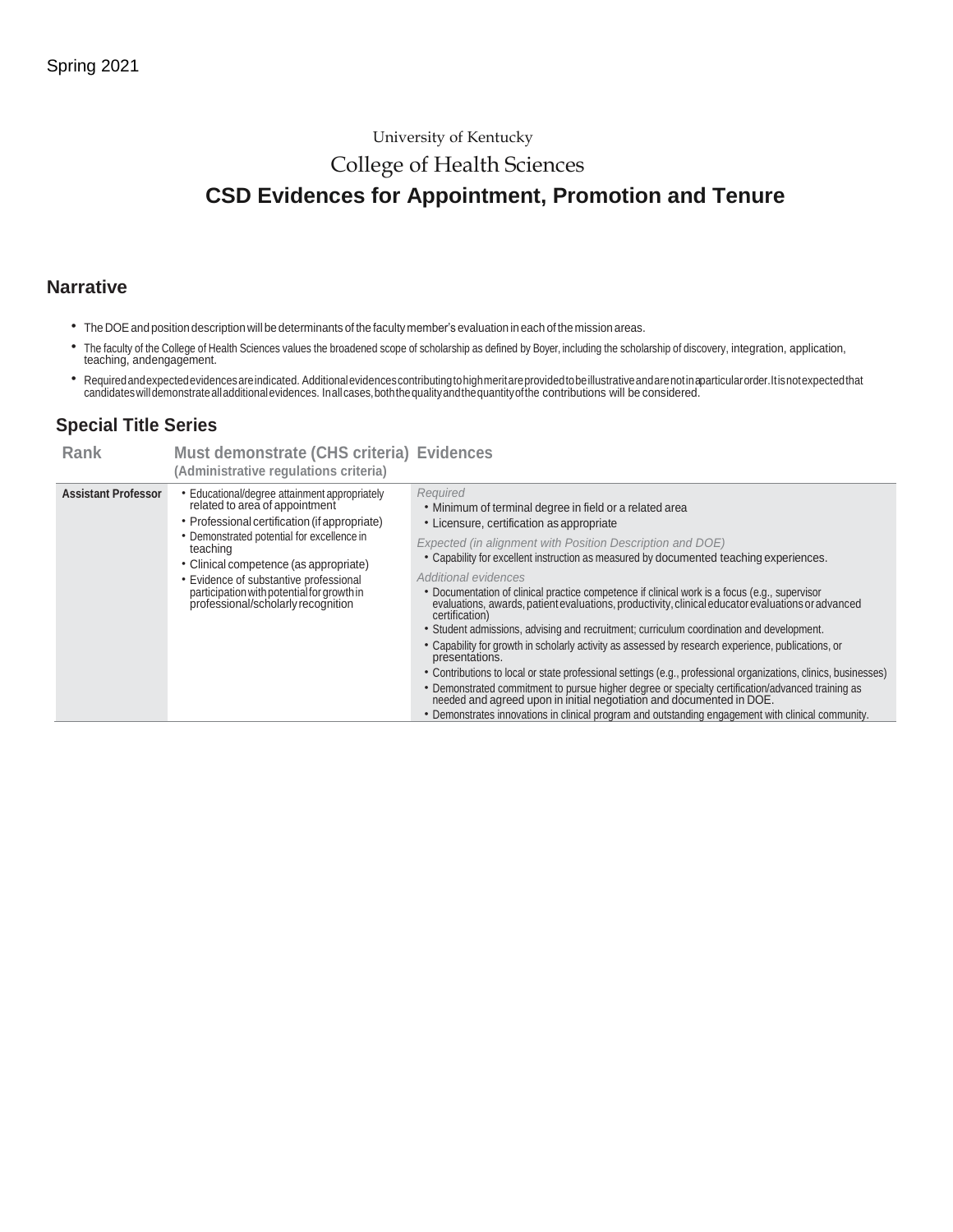## Spring 2021

### **Associate Professor Meets the criteria for assistant professor, plus:** *Required* • Demonstrates high achievement in the areas

- ofteaching,advisingandotherinstructional **activities**
- Demonstrates significant contributions in professional, university and public service
- Is recognized for professional and scholarly activities.

• Demonstrated progress in pursuit of higher degree or specialty certification/advanced training (as agreed upon in initial negotiation and ongoing consultation with chair).

### **Teaching, Advising and Other Instructional Activities**

- *Expected (in alignment with Position Description and DOE)* • Demonstrate evidence of continuous improvement in abilities related to teaching, advising and
- mentorship of students as evidenced through teaching portfolio and CV
- Recognition of teaching abilities through student evaluations, teaching awards, commendations, peer evaluations, or invited consultations and presentations

### *Additional evidences*

- Teaching contributions in educational programs outside of primary appointment(interprofessional contributions)
- Educational contributions to other professionals and community members (e.g., continuing education, invited presentations, workshops, and demonstrations)
- Contributions to teaching mission within program; curriculum development
- Participation in doctoral programs through instruction, mentoring and doctoral committee participation as appropriate.
- Participation in accreditation activitiesrelatedtoownprogram as appropriate
- Contributes to diversity, equity, and inclusivity

### **Professional and Scholarly Activity**

*Expected (in alignment with Position Description and DOE)*

• Peer reviewed or non-peer reviewed publications or presentations at professional conferences

*Additional evidences*

- Participation in grants
- Mentoring students in research/scholarship
- Development and dissemination of manuals, chapters, multimedia programs, clinical education innovations in support of teaching and professional practice.
- Development and dissemination of professional practice innovations (if applicable) such as innovative approaches to examination and intervention, patient care organizational strategies.
- Reviewer for journals
- Professional commendations/awards
- Recognition via interviews, broadcasts, print media, podcasts, or social media
- Publications, presentations, grant activities, creative projects, white papers, clinical or educational guidelines.
- Scholarly collaborations at department, college, or university levels
- Participation in accreditation activitiesrelatedtoownprogramortotheprofession(e.g., accreditation site visitor, appointment to review of accreditation standards, or self-study reviewer)
- Contributes to diversity, equity, and inclusivity

### **Service**

- *Expected (in alignment with Position Description and DOE)*
- Participation in Department/College committees, task forces, governance bodies
- Participation in community activities related to professional expertise and the University mission.
- Contributions to relevant state, regional or national professional organizations, task forces, or boards (e.g., licensure, accreditation, self-study reviewer, site visitor)
- Contributes to diversity, equity, and inclusivity